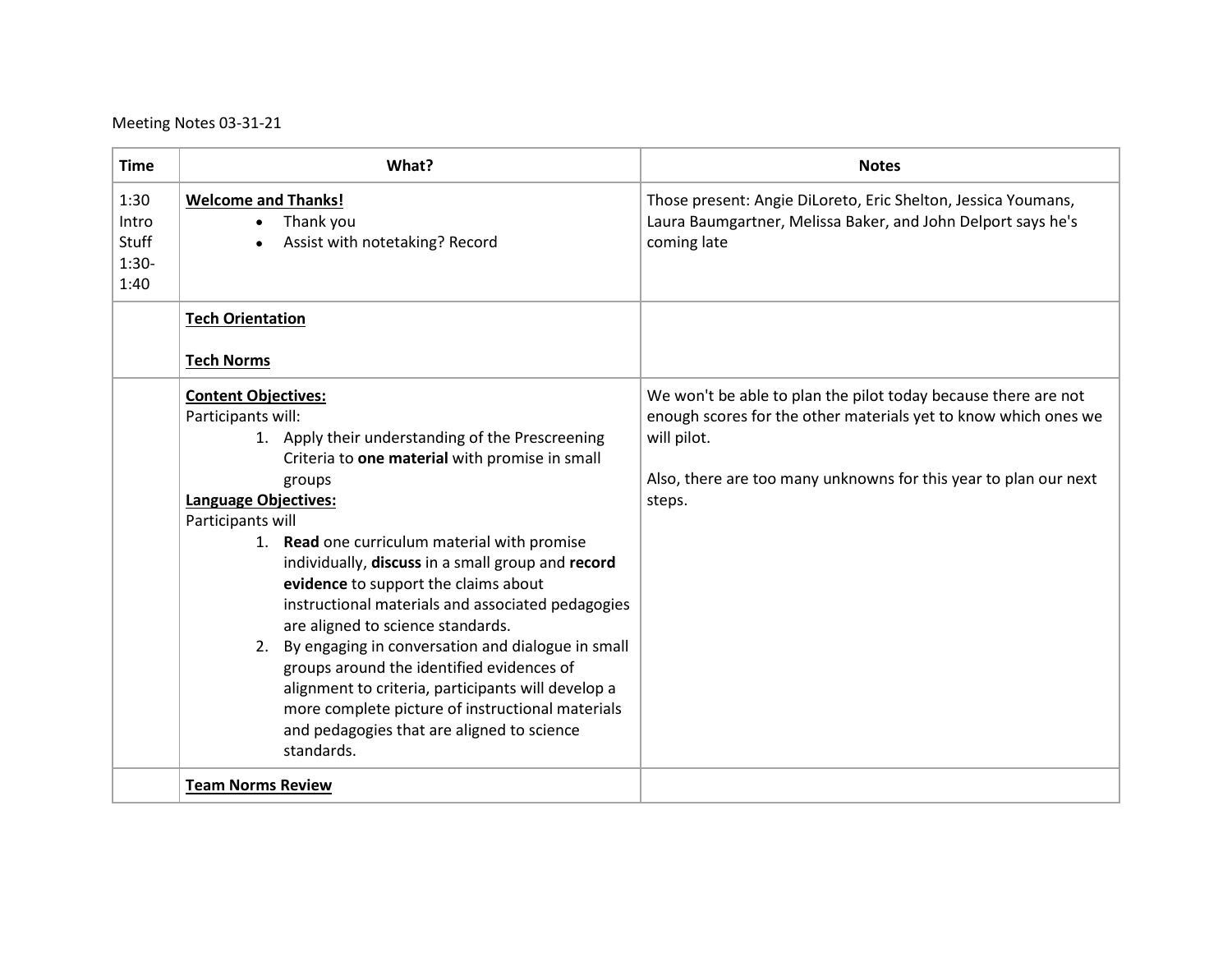| Time | What?                                                                                                                                                                                                                                                                                                                                                                                                                                                                                  | <b>Notes</b>                                                                                                                                                                                                                                                                                                                                                                                                                                                                                                                                                                                                                                                                   |
|------|----------------------------------------------------------------------------------------------------------------------------------------------------------------------------------------------------------------------------------------------------------------------------------------------------------------------------------------------------------------------------------------------------------------------------------------------------------------------------------------|--------------------------------------------------------------------------------------------------------------------------------------------------------------------------------------------------------------------------------------------------------------------------------------------------------------------------------------------------------------------------------------------------------------------------------------------------------------------------------------------------------------------------------------------------------------------------------------------------------------------------------------------------------------------------------|
|      | Pre-screening Criteria - Why                                                                                                                                                                                                                                                                                                                                                                                                                                                           |                                                                                                                                                                                                                                                                                                                                                                                                                                                                                                                                                                                                                                                                                |
|      | <b>Prescreening Criteria review</b><br>We're looking for evidence of those criteria in inquiryHub<br>$\bullet$<br>Chemistry<br>Remember - not "how I would use these materials to<br>teach" but do the materials have evidence to support<br>Scoring:<br>0 no evidence of this criteria<br>1 minimal evidence of this criteria<br>2 occasional evidence of this criteria throughout<br>3 consistent evidence of this criteria<br>4 consistent and compelling evidence of this criteria | We will review Nuclear Processes unit today. We'll have about 50<br>minutes in pairs.                                                                                                                                                                                                                                                                                                                                                                                                                                                                                                                                                                                          |
|      | Small group task<br>Unit to explore? Search for Life or Nuclear Chemistry                                                                                                                                                                                                                                                                                                                                                                                                              |                                                                                                                                                                                                                                                                                                                                                                                                                                                                                                                                                                                                                                                                                |
|      | iHub/OpenSciEd Overview<br><b>OneNote</b><br><b>Video</b>                                                                                                                                                                                                                                                                                                                                                                                                                              | Note: BSD adopted iHUB biology in 2018-19;<br>Implementation has just begin for half of teachers during the<br>pandemic, which has been a challenge.<br>Uses Instructional Routine based on research (STEMScopes was<br>based on a different instructional routine based on research that<br>showed up as 5E's)<br>iHUB units are in development still. Two units are available for<br>review now and possible field testing/pilot testing necessary. To<br>pilot it, we would need to have at least one state-approved field<br>test teacher (who would then have to teach it for at least 2 years)<br>who goes through 4 days of training in summer 2021 and winter<br>2022. |
|      | <b>Large Group conversation</b>                                                                                                                                                                                                                                                                                                                                                                                                                                                        |                                                                                                                                                                                                                                                                                                                                                                                                                                                                                                                                                                                                                                                                                |